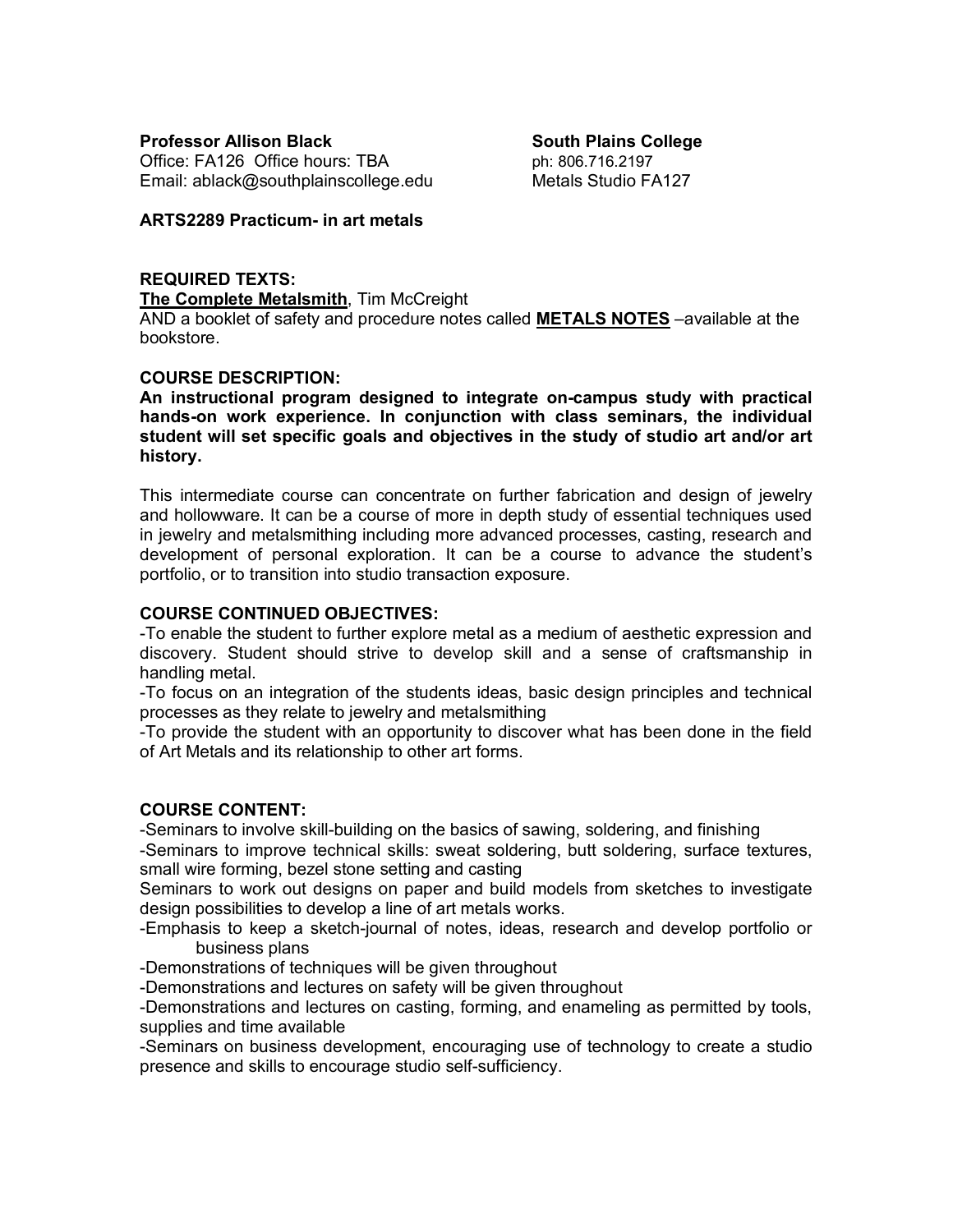# **COURSE REQUIREMENTS:**

PROJECTS:

Student will file a plan of action with professor by the end of week 2, determining the emphasis for the semester.

#### CRITIQUES:

Critiques of works and plan/plan progress will be both individual and group, these are learning opportunities concerning technical, design and idea development skills. Critiques- formal and informal will be held through out the semester, scheduled and impromptu. The final critique at the end of the semester is mandatory; failure to be present will mean failure of the course.

# **GENERAL COURSE REQUIREMENTS:**

*1 Attendance:* student is required to attend for the entire class period, every class

*2 Participation*: student is required/expected to participate in class discussions, exercises, and field activities

*3 Absences /tardi***es**: student is expected to comply with my attendance policy. Two tardies equals one absence. In a regular semester (fall/spring): three (3) unexcused absences are permitted (use them wisely), after that each absence could result in the reduction of your final grade by one letter grade, 5 unexcused absences could result in student being dropped from the course. Tardies are arriving late, as well as leaving early; both in the same class would be considered an absence. Sleeping in class will be regarded as an absence. A sign-in sheet will be circulated at the beginning of each class, it is your responsibility to sign-in every class. **SIGN-IN EVERY CLASS!!!**

*4 Preparation*: student should come to class prepared, having read the material, **METALS NOTES and sections of the required text: The Complete Metalsmith**. The student is expected to take notes on all materials presented in class, including discussions, technical demos, critiques and assignments. The student is expected to be prepared with the necessary materials to work in class on the assignment.

*5 Discipline*: every student in the class has the right to be in the class and is therefore entitled to an optimal learning environment. Disruption of that environment will be dealt with by first a warning, second a conference, third a dismissal from class and last, expulsion from the course. Disruptions include but are not limited to: behavior and or speech inappropriate to the classroom, excessive talking, especially which interrupts the lecture or class activity. Please no cell phones in the classroom, unless an emergency of which I should be notified ahead of time. Vandalism of the furniture and /or equipment in the studio will be punishable by expulsion from the course.

*6 Attitude:* student is expected to have an attitude conducive to learning; a cooperative and open-minded attitude is essential to learning about something that is new to you. In this class you will be Metalsmiths.

*7 Commitment to the course*: five hours in class per week, in addition to 5 hours of productive work outside of class are required (perhaps more depending upon work habits). Come to class prepared, and stay for the entire class- you have a contract with me for this time.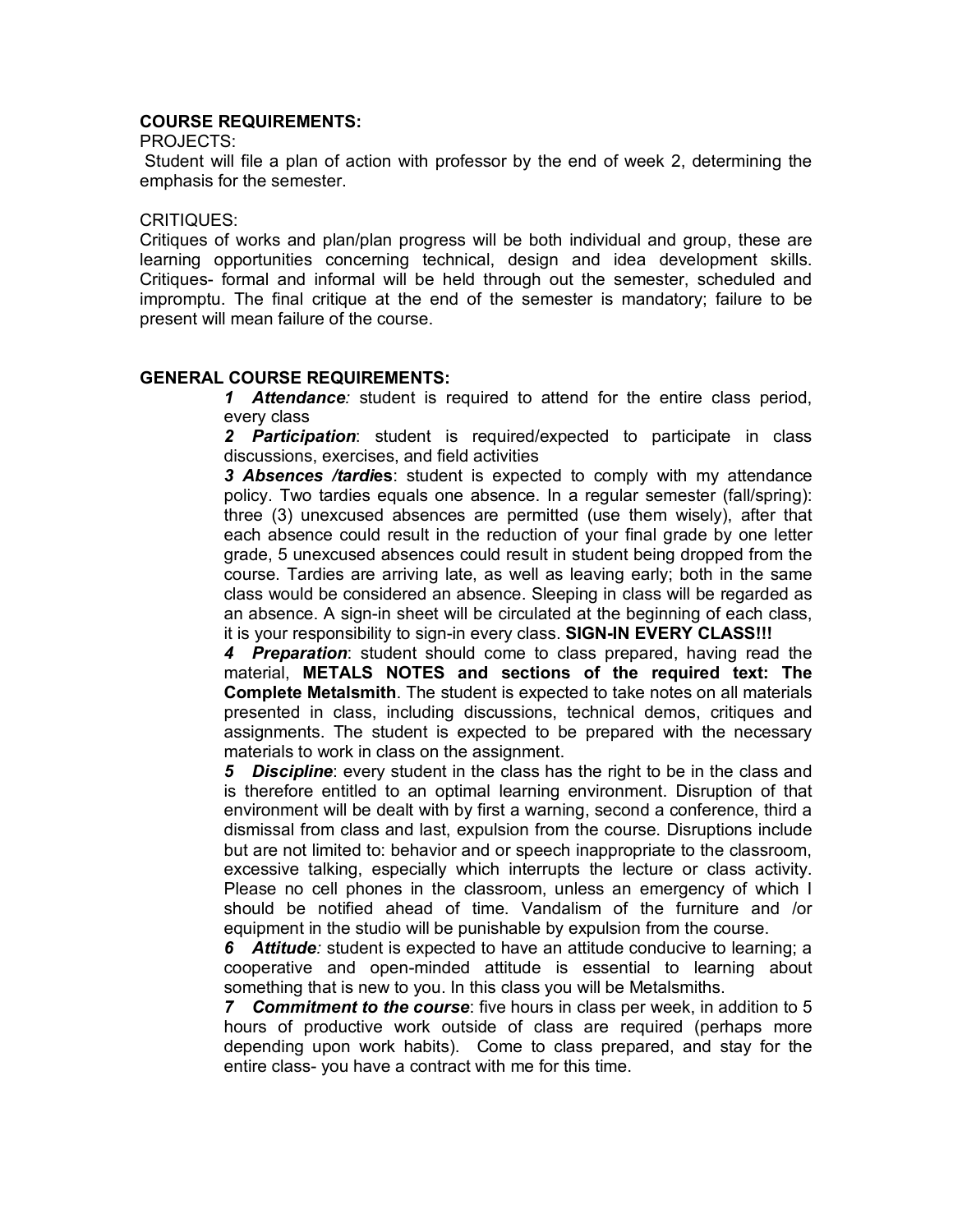#### **General Course Layout:**

Week one: introductions Week two: safety/ tool kits/ individual's body of work proposals/ research content Week three: research/ design/ work/ research Week four: advanced technical demo\*- married metal laminate/work Week five: advanced textures/ forms/work Week six: married metal/ work/ research Week seven: rivets/ work Week eight: hinges/ work/ research Week nine: casting/work/ design Week ten: demos as needed\*/ work/ research Week eleven: findings/ finishing/ stone set Week twelve: demos as needed\*/ work Week thirteen: demos as needed\*/ work/ research Week fourteen: finishing Week fifteen: Final Critique \*advanced techniques may include but are not limited to: married metal, forming and light forging, casting, hinges, rivets, etching and enameling. Students with emphasis on business development will present those items of evidence during and at the end of the semester at critique.

## **GRADING:**

Final grades will be composed of:

| 70% | Projects and/or contract works |  |
|-----|--------------------------------|--|
|     |                                |  |

20% research and sketchbook

10% Attitude, attendance, participation, preparedness and work ethic

**Final grades** will be based on your:

| -Fulfillment of the course requirements  | -Attendance                |
|------------------------------------------|----------------------------|
| -Participation in class and in critiques | -Projects                  |
| -Research                                | -Preparedness and attitude |

*Furthermore:* participation in the final critique, presenting all sample pieces and 3+ projects or series of projects (required and open) as a body of work. Grades on projects will be given in written and/or oral format, with feedback given based on performance of the objectives set forth and described. Due dates will be considered generally, and set on a project basis due to degree of difficulty and discussion with me.

*Please note*- although we have a designated metals studio, Studio rules apply-- clean up after yourself, put studio tools away when you are finished with them, clean up after yourself at the sink, and at all power tools, wipe down your work bench before you leave- others do not need to sit in your mess. Failure to comply is considered a discipline problem.

## **\*\*HEALTH AND SAFETY IN THE STUDIO\*\***

*Safety lecture*- by the third class, a full safety lecture will be given, attendance at this lecture is mandatory!!! Throughout the semester various safety instructions will also be administered concerning specific techniques and/or equipment, these are also mandatory. You may not use any equipment for which you have not received instruction, using equipment which you have not had instruction is a violation of studio rules and is considered a discipline problem and will be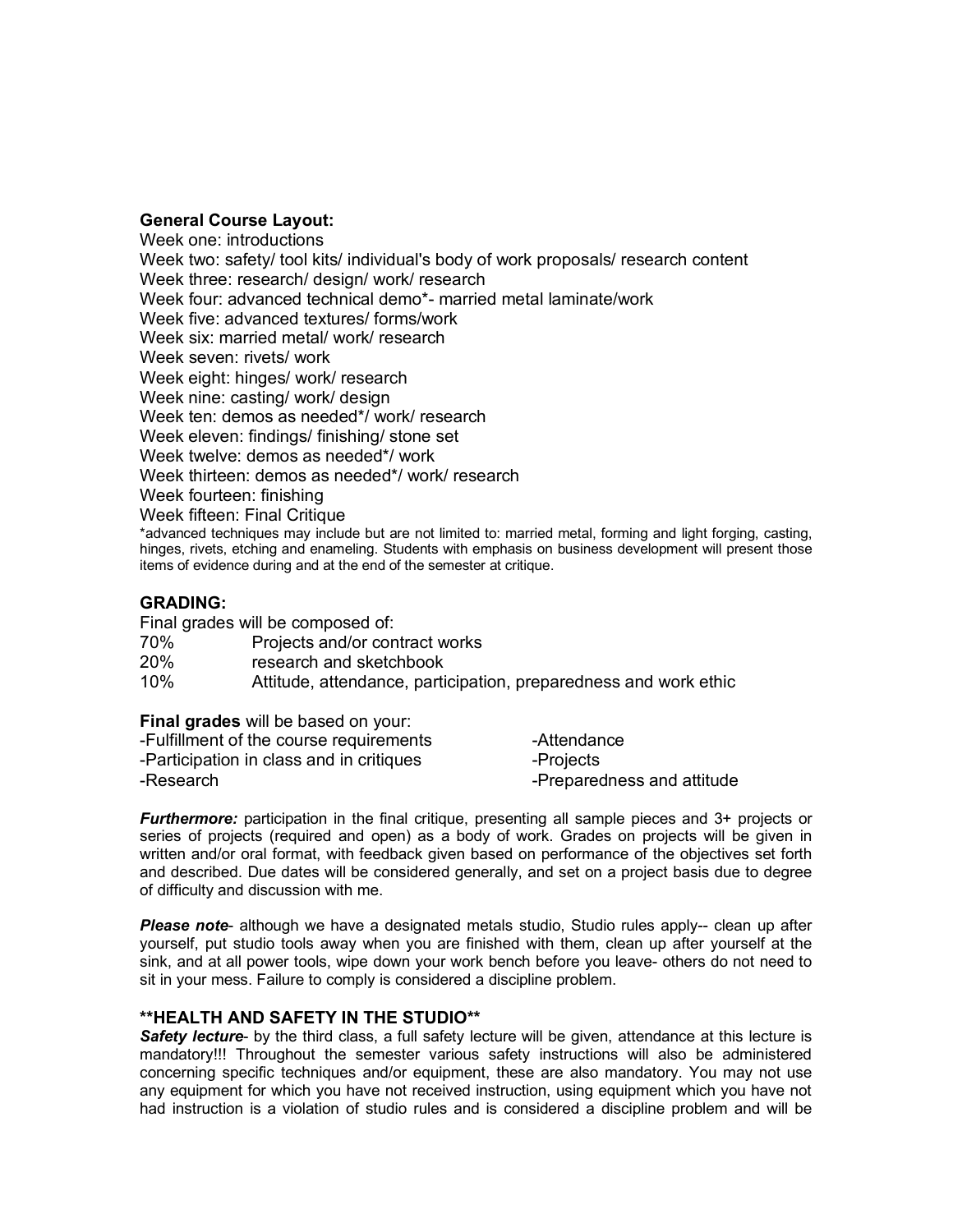treated as such. No loose clothing, no long hair hanging down, this is not a fashion concern but a safety concern. Fake fingernails might also be reconsidered. Safety goggles need to be worn most of the time…as per safety lecture.

# **GRADING SCALE:**

| $A+$      |    | The work is exceedingly excellent                                          |
|-----------|----|----------------------------------------------------------------------------|
| A         | 95 | Exceptional work, outstanding, high level of maturity, perception, clarity |
|           |    | and originality. Technically handsome work.                                |
| A-        |    | Work is slightly weaker than above mentioned.                              |
| $B+$      |    | Work is above average, but not quite up to the expectations of "A" work.   |
| B         | 85 | The work level, effort and accomplishment is beyond the norm. Good         |
|           |    | Development and understanding of the media at hand.                        |
| <b>B-</b> |    | Work is not quite a full-fledged "B". A few areas may need further         |
|           |    | attention.                                                                 |
| $C+$      |    | Work is above average                                                      |
| C         | 75 | Work is satisfactory. Good completion of project. Basically meeting the    |
|           |    | assigned requirements, improvement is expected.                            |
| $C-$      |    | A clear message that the work is barely satisfactory                       |
| D+        |    | Work is poor in execution and presentation                                 |
| D         | 65 | Barely passing. Not meeting designated criteria set forth; weak effort,    |
|           |    | inconsistent and sloppy presentation.                                      |
| F         | 59 | Failed. Work is unacceptable, late, incomplete, not meeting criteria set   |
| & below   |    | forth, inconsistent, sloppy, poor in quality, not showing any effort.      |
|           |    |                                                                            |

# **ACADEMIC HONESTY POLICY**

The faculty is strongly committed to upholding standards of academic integrity. These standards at the minimum require that students never present the work of others as their own.

# **HEALTH AND SAFETY POLICY**

In an effort to maintain a safe academic and working environment, your instructor and the department will endeavor to comply with the intent of state laws or acts and the college health and safety program.

# **SPC Disability Statement**

Students with disabilities, including but not limited to physical, psychiatric, or learning disabilities, who wish to request accommodations in this class should notify the Disability Services Office early in the semester so that the appropriate arrangements may be made. In accordance with federal law, a student requesting accommodations must provide acceptable documentation of his/her disability to the Disability Services Office. For more information, call or visit the Disability Services Office at Levelland (Student Health & Wellness Office) 806- 716-2577, Reese Center (Building 8) 806-716-4675, or Plainview Center (Main Office) 806-716-4302 or 806-296-9611.

# **DIVERSITY STATEMENT**

In this class, the teacher will establish and support an environment that values and nurtures individual and group differences and encourages engagement and interaction. Understanding and respecting multiple experiences and perspectives will serve to challenge and stimulate all of us to learn about others, about the larger world, and about